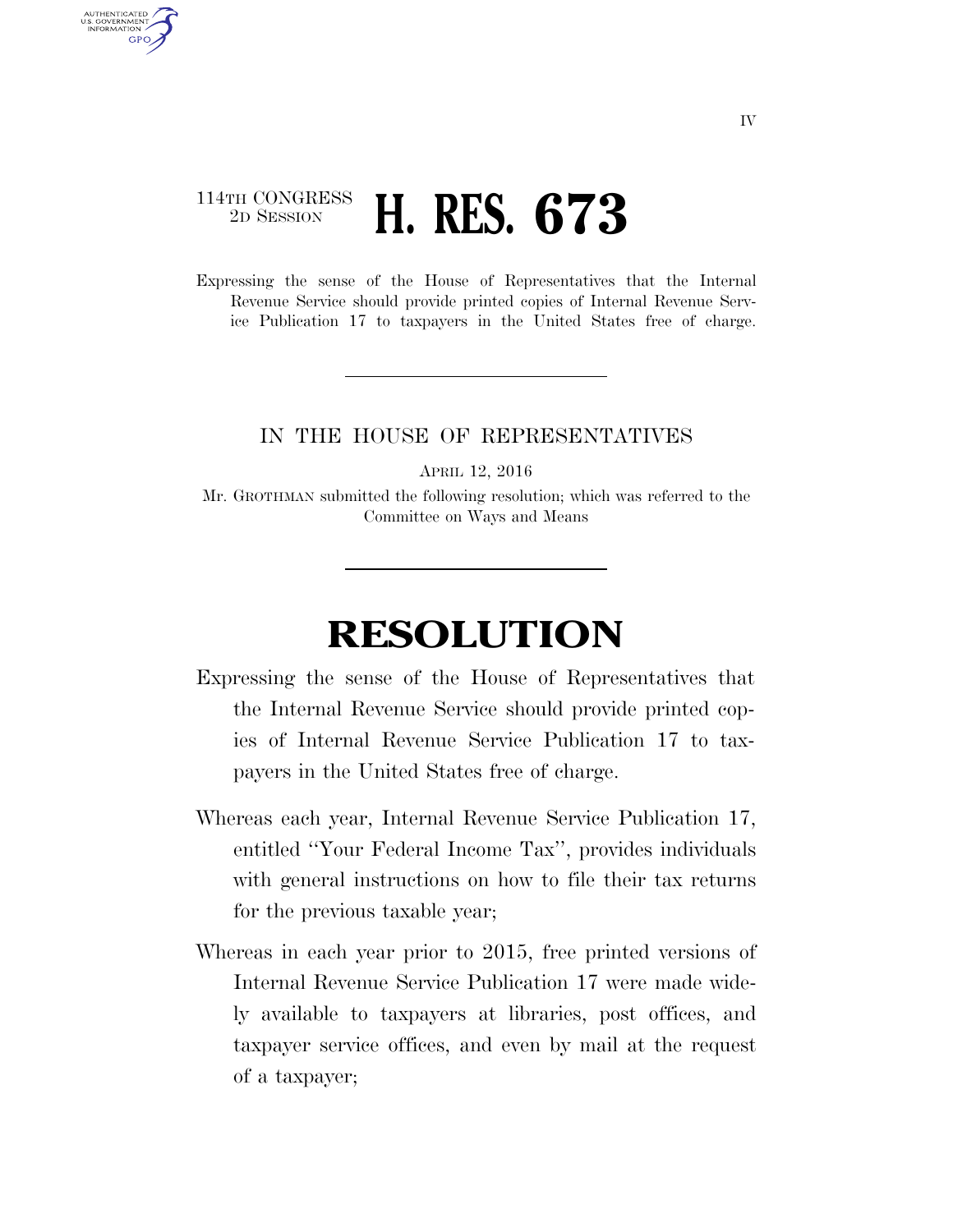- Whereas the Internal Revenue Service no longer disseminates a free printed version of Internal Revenue Service Publication 17 as it transitions to a fully electronic tax filing system, including an electronic system for providing instructions on filing tax returns;
- Whereas the Internal Revenue Service directs taxpayers to the Internet to download an electronic version of Internal Revenue Service Publication 17, even though the limited availability of a printed version of this publication burdens individuals who do not have access to a computer or printer and individuals who struggle to navigate a computer;
- Whereas the dissemination of printed copies of Internal Revenue Service Publication 17 is a basic taxpayer service that the Internal Revenue Service is ignoring;
- Whereas the Internal Revenue Service should prioritize its resources on areas that are critical to the ability of taxpayers to file their tax returns in a timely and proper manner;
- Whereas the decision of the Internal Revenue Service to stop disseminating printed copies of Internal Revenue Service Publication 17 adversely impacts populations that do not have access to, or understand how to use, a computer, and the decision unnecessarily burdens and restricts the ability of taxpayers to comply with the convoluted and complicated provisions of the Internal Revenue Code of 1986; and
- Whereas Internal Revenue Service Publication 17 is clear evidence of the need for comprehensive tax reform that simplifies the Internal Revenue Code so that individuals can complete their tax returns and pay their taxes without